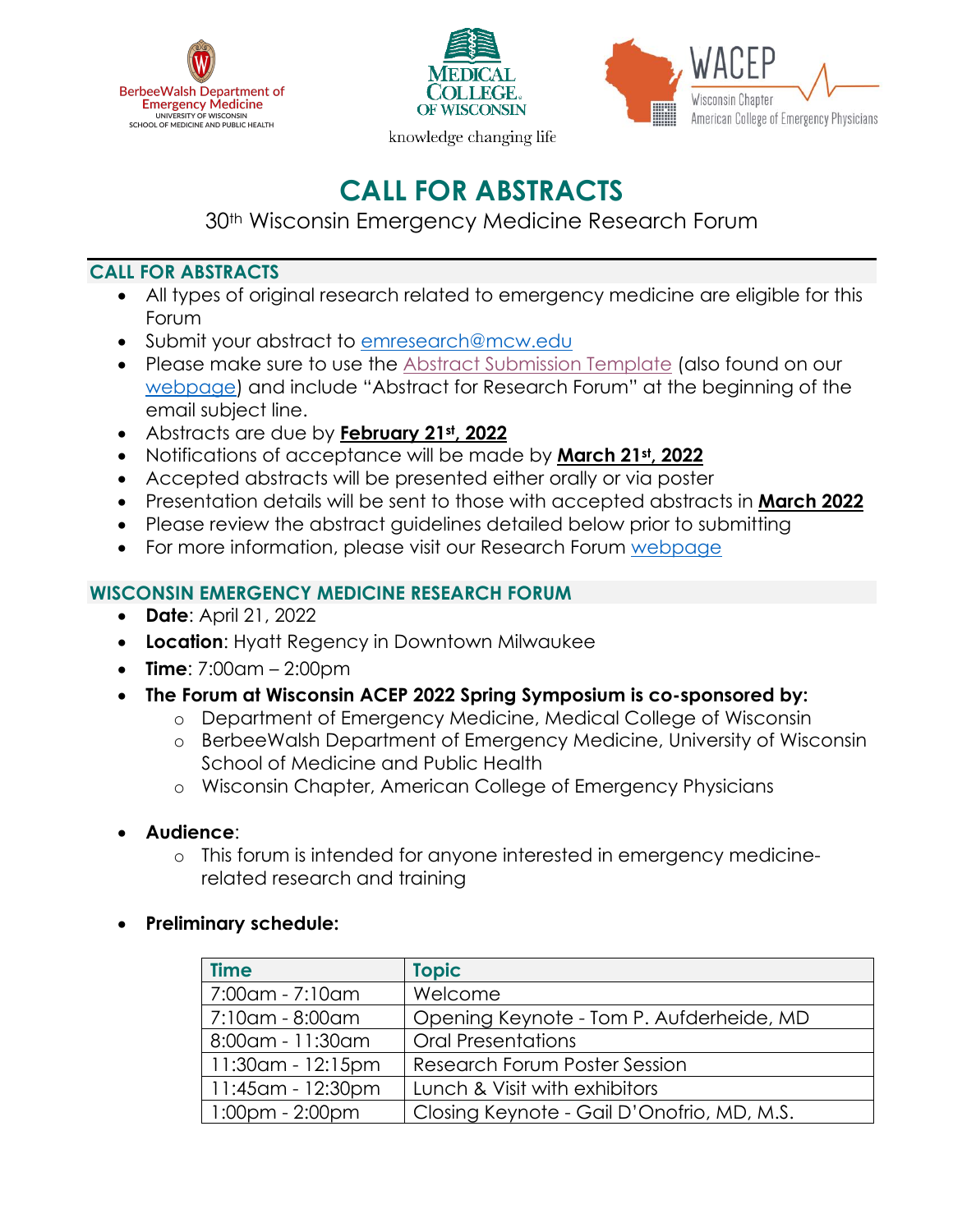





knowledge changing life

## • **Planning Committee:**

- o Dr. Aasim Padela
- o Dr. Jennifer Hernandez-Meier
- o Dr. Lauren Nickel
- o Omar Davila

### • **Research Forum Directors:**

- o Dr. Aasim Padela, Vice Chair for Research and Scholarship at the Medical College of Wisconsin
- o Dr. Manish Shah, Vice Chair for Research at the University of Wisconsin Madison
- o Dr. Corlin Jewell, Faculty at the University of Wisconsin Madison

## **REGISTRATION**

- For planning purposes, [registration](https://www.wisconsinacep.org/event-4368434) is required and it's free (for Research Forum only)
- **Note**: WACEP is requiring COVID-19 vaccinations for all attendees which will include the Research Forum attendees *(proof of vaccination can either be uploaded during registration, emailed to the WACEP office or presented onsite at the registration table)*

### **RESEARCH FORUM ABSTRACT GUIDELINES**

- **Program objectives:**
	- o At the end of this activity participants will be able to:
		- o Describe the results of several emergency medicine related research projects
		- o Describe how to present results of research and respond to criticisms of research methodology
		- o Describe current trends in emergency medicine related scholarship

### **FORMAT**

- Abstracts must be submitted as Microsoft Word documents that are no longer than 250 words (does not include author or conflict of interest information).
- Please use the [Abstract Submission Template](https://www.mcw.edu/-/media/MCW/Departments/Emergency-Medicine/Research/Research-Forum-Abstract-Submission-Template.docx?la=en) (also found on our [webpage\)](https://www.mcw.edu/departments/emergency-medicine/research/annual-research-forum)
- Abstracts must be structured with:
	- o Title
		- o Introduction
		- o Objective or Hypothesis
		- o Methods
		- o Results